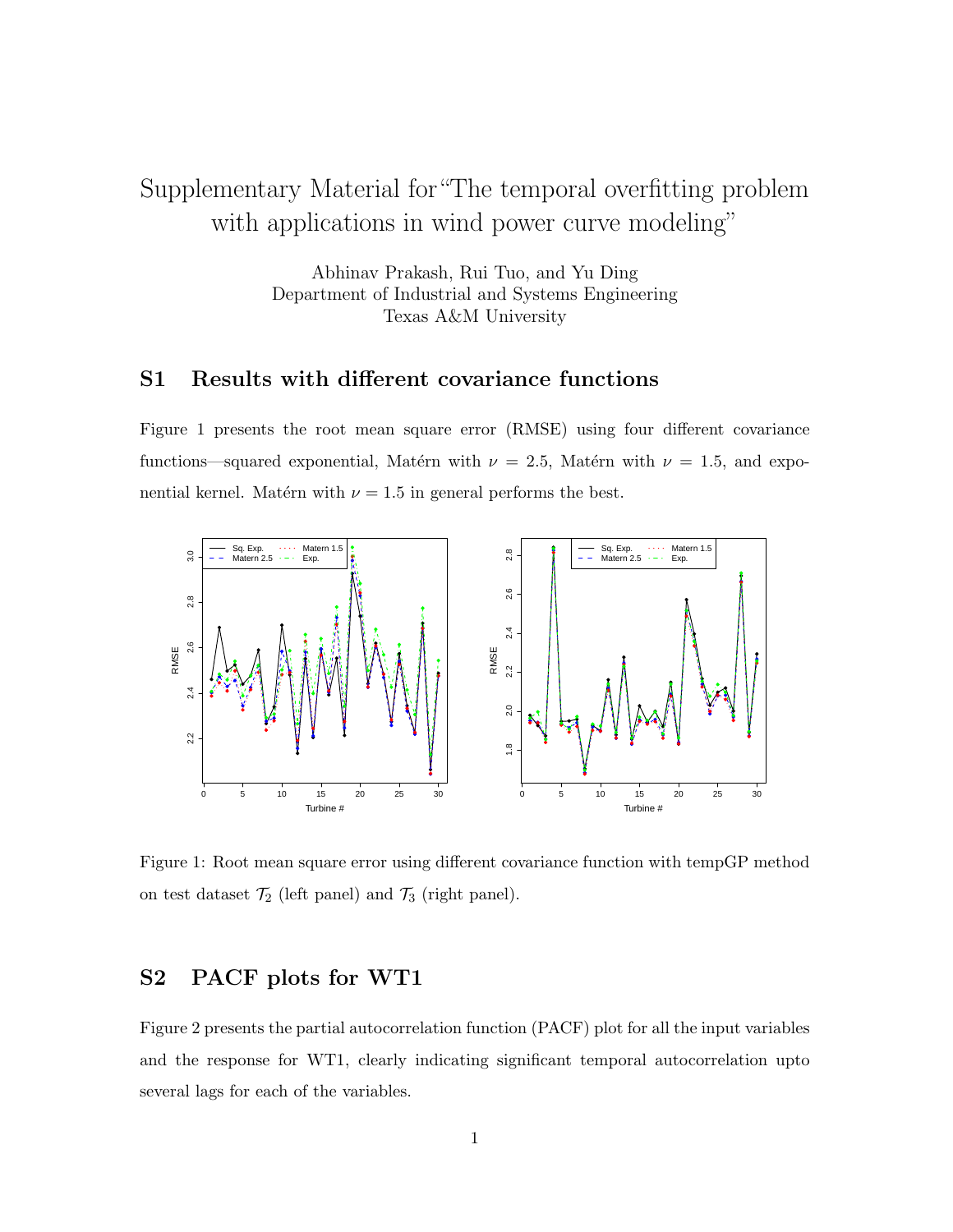

Figure 2: Sample partial autocorrelation function plots for WT1: a) wind speed, b) wind direction, c) air density, d) turbulence intensity, e) wind shear and f) normalized power.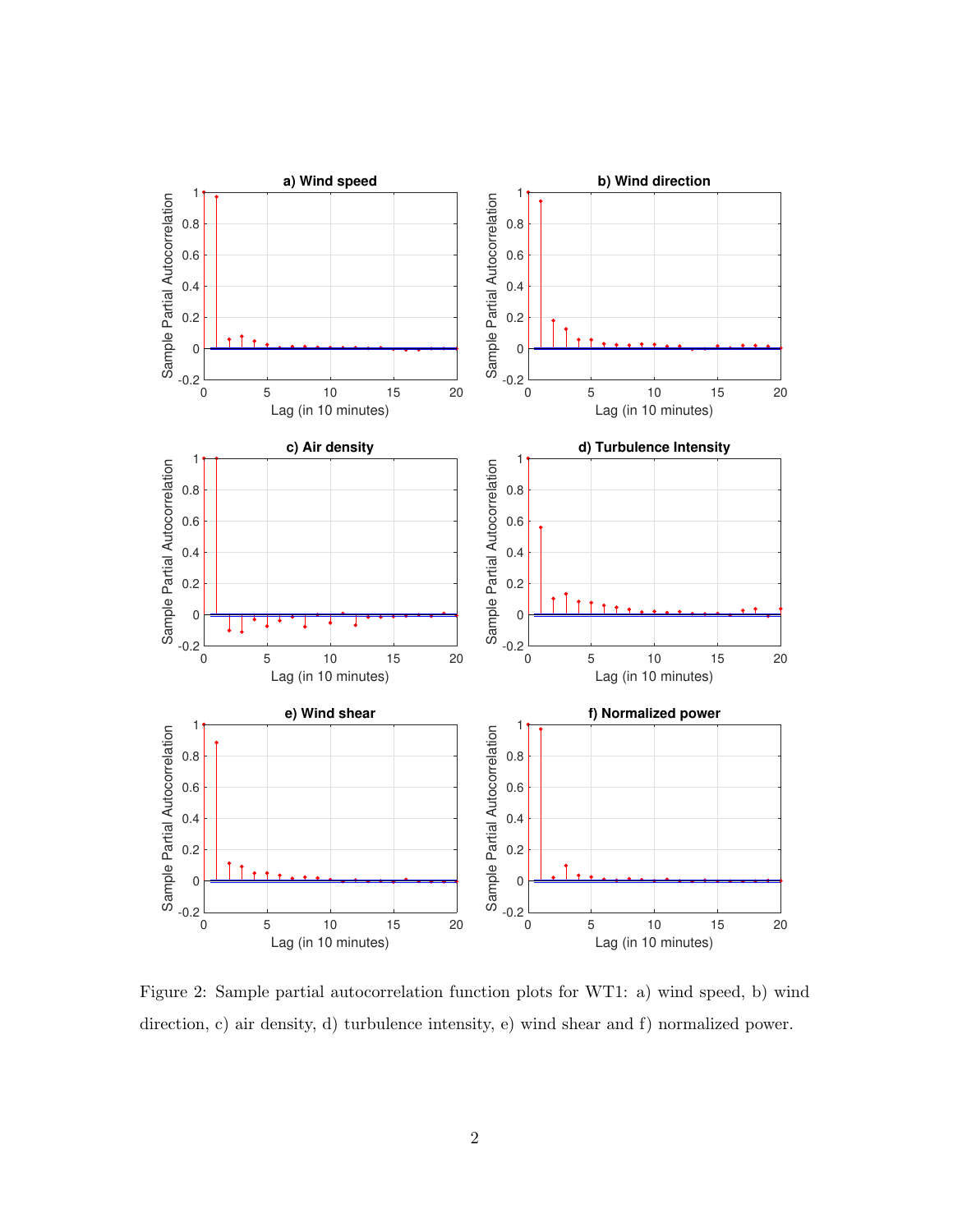# S3 Hyperparameter estimates

Table 1 presents the hyperparameter estimates for the tempGP method.

| Turbine          | $\beta$   | $\sigma_f$ | $\sigma_u$ | $\theta_V$ | $\theta_{\rho}$ | $\theta_I$ | $\theta_S$ | $\theta_{sin_D}$ | $\theta_{cos_D}$ |
|------------------|-----------|------------|------------|------------|-----------------|------------|------------|------------------|------------------|
| $\mathbf{1}$     | 34.09     | 36.74      | 1.95       | 4.78       | 45.83           | 15.24      | $54.43\,$  | 544.99           | $158.95\,$       |
| $\,2$            | 32.93     | 36.22      | $2.13\,$   | 4.53       | $31.02\,$       | 12.01      | 94.58      | 218.99           | 208.32           |
| $\sqrt{3}$       | $33.11\,$ | 37.99      | 1.94       | 4.42       | 46.17           | $11.99\,$  | 85.81      | 69393.62         | 307.21           |
| $\,4\,$          | $30.8\,$  | 40.66      | $1.97\,$   | $5.18\,$   | 41.48           | $15.15\,$  | $78.2\,$   | 1337.42          | $216.4\,$        |
| $\bf 5$          | 32.22     | 39.03      | 1.86       | 4.66       | 46.2            | 11.3       | 132.76     | 1322.21          | 1394.42          |
| $\,6$            | $30.6\,$  | 39.73      | $2.02\,$   | $4.87\,$   | 45.07           | 13.46      | 67.69      | 45027.03         | 207.89           |
| $\,7$            | 29.17     | $39.39\,$  | $2.21\,$   | 4.61       | 40.37           | 12.41      | $78\,$     | 132237.32        | 582.09           |
| $8\,$            | $29.68\,$ | 37.38      | 1.75       | $5.14\,$   | 36.97           | 12.24      | 76.78      | 70929.75         | 146.45           |
| $\boldsymbol{9}$ | $29.25\,$ | $39.01\,$  | $2.08\,$   | $5.03\,$   | 65.07           | $13.73\,$  | $64.42\,$  | 472.78           | 164.14           |
| $10\,$           | 29.63     | 41.24      | $2.11\,$   | $5.24\,$   | $53.09\,$       | $9.09\,$   | $136.55\,$ | $260.54\,$       | 196.95           |
| $11\,$           | $33.1\,$  | $35.56\,$  | $2.04\,$   | $4.28\,$   | $21.75\,$       | 17.11      | $39.44\,$  | 248872.8         | 68.72            |
| $12\,$           | $30.88\,$ | $35.93\,$  | $1.85\,$   | 4.55       | 32.12           | 14.18      | $205.42\,$ | 1752.95          | $81.4\,$         |
| 13               | $31.7\,$  | 36.73      | $2.04\,$   | 4.8        | 21.82           | $15.94\,$  | 46.71      | 65464.45         | 37.02            |
| 14               | 29.66     | 36.16      | $1.98\,$   | 4.45       | 27.96           | 14.02      | 40.91      | 6227.06          | 94.95            |
| $15\,$           | $31.38\,$ | 36.06      | $2.26\,$   | 4.11       | $24.3\,$        | 14.77      | $31.8\,$   | 187497           | 117.83           |
| $16\,$           | $33.84\,$ | 35.85      | $2.05\,$   | 4.52       | 19.41           | 14.84      | 49.69      | 814.28           | 34.37            |
| $17\,$           | 35.13     | 36.27      | 2.56       | 4.44       | 16.92           | 17.43      | 44.11      | 210.91           | $26.19\,$        |
| $18\,$           | 31.99     | $38.4\,$   | $2.07\,$   | 4.36       | $30.09\,$       | $18.96\,$  | 49.21      | 1544.16          | 200.82           |
| 19               | $33.76\,$ | 35.55      | $2.63\,$   | $4.06\,$   | 18.28           | 16.11      | 36.84      | 392903.68        | 59.64            |
| $20\,$           | 31.92     | 35.95      | 2.19       | $4.26\,$   | 21.81           | $11.04\,$  | 74.69      | 573.31           | 84.37            |
| $21\,$           | 31.82     | 34.4       | $2.25\,$   | 4.15       | $27.15\,$       | 12.64      | $51.71\,$  | 406.72           | 216.1            |
| $22\,$           | $35.1\,$  | 37.75      | 2.49       | 4.18       | 24.21           | 16.13      | $53.12\,$  | 293.18           | 1274.85          |
| $23\,$           | $33.54\,$ | $39.8\,$   | $2.62\,$   | $4.37\,$   | 27.44           | $15.28\,$  | $59.05\,$  | 205.69           | 438.89           |
| $24\,$           | 42.27     | 41.04      | 2.27       | $3.95\,$   | 19.26           | $26.24\,$  | 61.37      | $811.3\,$        | 387.51           |
| $25\,$           | $32.44\,$ | $39.45\,$  | $2.45\,$   | $4.47\,$   | 23.19           | $13.79\,$  | 79.49      | 538.7            | 378.64           |
| $26\,$           | 31.92     | 36.01      | $2.33\,$   | 4.48       | $23.54\,$       | 15.08      | 58.98      | $37.5\,$         | 208.53           |
| $27\,$           | $35.27\,$ | 38.14      | $2.32\,$   | 4.3        | 25.07           | 16.42      | 58.35      | 470.12           | 199.82           |
| $28\,$           | 37.86     | $39.96\,$  | 2.55       | 4.37       | 24.79           | 17.02      | 62.16      | 174969.55        | 159906.92        |
| $29\,$           | 35.64     | 37.8       | 2.09       | 4.35       | 25.59           | 15.39      | $68.24\,$  | 459.73           | 293.57           |
| $30\,$           | $38.88\,$ | $39.95\,$  | $2.36\,$   | $4.44\,$   | $25.78\,$       | $22.25\,$  | $60.06\,$  | $253.03\,$       | 717.34           |

Table 1: Hyperparameter estimates for the tempGP method.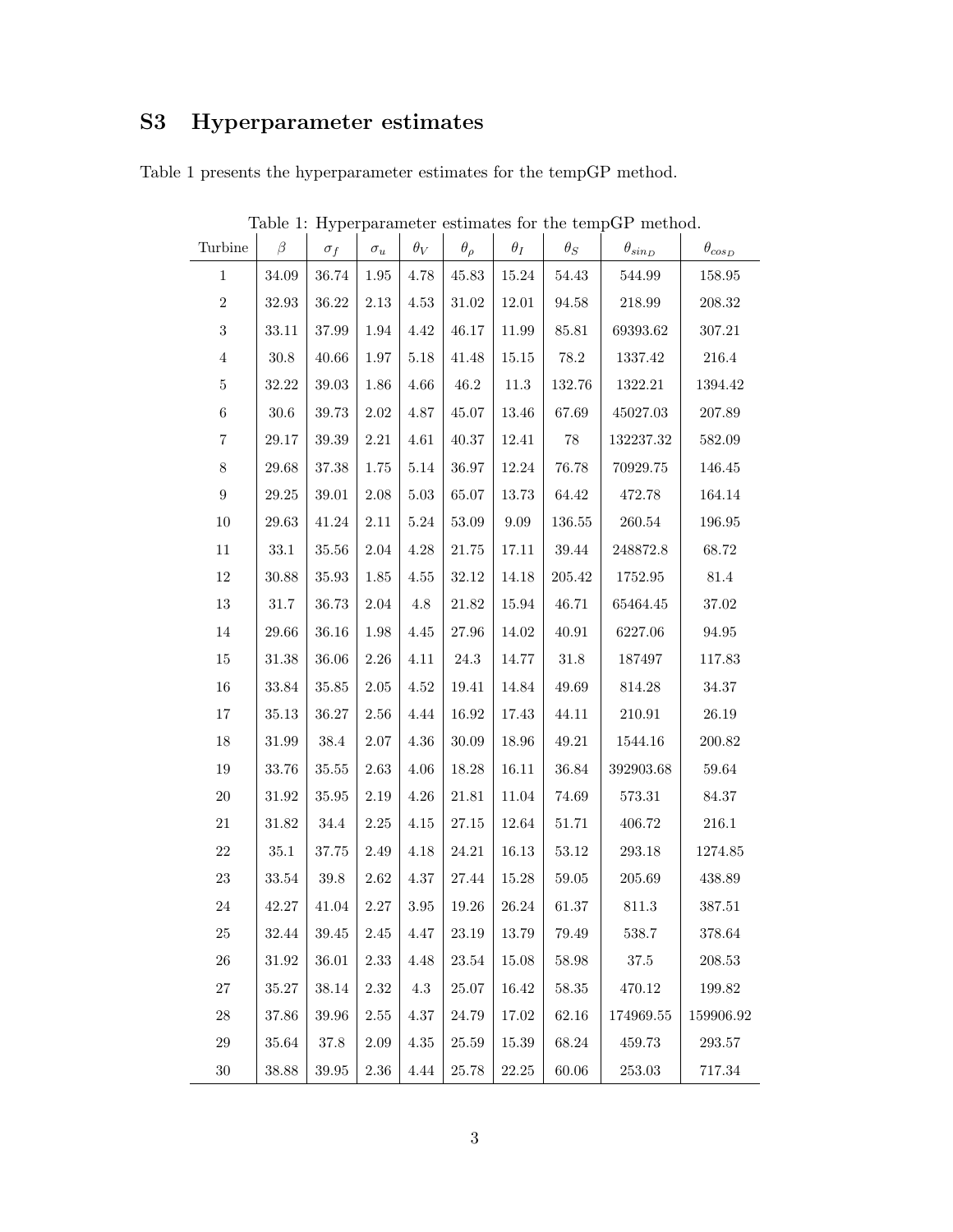## S4 RMSE for Case Study II

Tables 2 and 3 presents the root mean square error (RMSE) for all the thirty turbine in Case Study II.

| Turbine          | <b>Binning</b> | $\mathbf{kNN}$ | $\operatorname{AMK}$ | regGP    | tempGP         | $CVc-kNN$ | $_{\rm TS\text{-}kNN}$ | $\mathbf{PW}\text{-}\mathbf{AMK}$ |
|------------------|----------------|----------------|----------------------|----------|----------------|-----------|------------------------|-----------------------------------|
| $\,1$            | $3.65\,$       | $5.73\,$       | $4.16\,$             | $6.04\,$ | 2.39           | $4.68\,$  | $5.04\,$               | $4.08\,$                          |
| $\,2$            | 4.19           | 5.72           | $3.86\,$             | 6.46     | 2.45           | $4.98\,$  | 5.07                   | $3.81\,$                          |
| $\,3$            | $3.58\,$       | $5.62\,$       | $3.67\,$             | $6.48\,$ | $2.41\,$       | $4.39\,$  | 4.77                   | 3.71                              |
| $\,4\,$          | 3.54           | $5.61\,$       | $3.64\,$             | $6.3\,$  | $2.5\,$        | 4.37      | $4.56\,$               | 3.55                              |
| $\bf 5$          | $3.66\,$       | 6.04           | $4.93\,$             | $7.57\,$ | $2.33\,$       | $4.99\,$  | $5.47\,$               | $4.85\,$                          |
| $\,6\,$          | $3.88\,$       | $5.33\,$       | $4.67\,$             | $7.22\,$ | $2.42\,$       | $4.26\,$  | $4.57\,$               | $4.55\,$                          |
| $\,7$            | $3.72\,$       | $5.41\,$       | $3.61\,$             | 6.33     | $2.49\,$       | $3.16\,$  | $3.16\,$               | $3.56\,$                          |
| $8\,$            | $3.27\,$       | $5.9\,$        | $3.4\,$              | $5.71\,$ | $2.24\,$       | $4.23\,$  | $4.49\,$               | $3.34\,$                          |
| $\boldsymbol{9}$ | 2.95           | 5.21           | $2.87\,$             | $6.15\,$ | 2.28           | 2.75      | $2.75\,$               | $2.87\,$                          |
| $10\,$           | $3.73\,$       | $5.89\,$       | $4.46\,$             | $7.12\,$ | $2.48\,$       | $4.82\,$  | 4.79                   | $4.43\,$                          |
| $11\,$           | 3.5            | 4.26           | $5.58\,$             | $5.7\,$  | 2.49           | $3.85\,$  | $3.88\,$               | 5.53                              |
| $12\,$           | $2.56\,$       | $3.73\,$       | 4.73                 | $5.27\,$ | $2.19\,$       | $3.6\,$   | $2.39\,$               | $4.68\,$                          |
| $13\,$           | 2.85           | $4.02\,$       | $5.46\,$             | $5.54\,$ | $2.63\,$       | $3.81\,$  | $2.66\,$               | $5.38\,$                          |
| $14\,$           | $\!.2$         | 3.94           | $5.7\,$              | $5.34\,$ | $2.25\,$       | $3.6\,$   | $3.54\,$               | $5.67\,$                          |
| $15\,$           | $3.89\,$       | $4.03\,$       | $5.49\,$             | $5.47\,$ | $2.57\,$       | $3.81\,$  | $3.61\,$               | $5.48\,$                          |
| $16\,$           | 3.13           | 3.91           | $5.19\,$             | $\bf 5$  | $2.41\,$       | 3.66      | $3.5\,$                | $5.15\,$                          |
| $17\,$           | $3.22\,$       | $4.06\,$       | $5.63\,$             | $6.08\,$ | $2.7\,$        | $3.66\,$  | $3.55\,$               | $5.54\,$                          |
| $18\,$           | 2.93           | $4.59\,$       | $5.25\,$             | $5.1\,$  | $2.28\,$       | $3.86\,$  | $3.69\,$               | $5.22\,$                          |
| $19\,$           | 3.99           | 5.58           | $5.48\,$             | 6.27     | $\overline{3}$ | $3.87\,$  | 3.94                   | $5.43\,$                          |
| $20\,$           | $3.48\,$       | $4.31\,$       | $4.88\,$             | 4.96     | $2.84\,$       | $4.25\,$  | 4.1                    | $4.85\,$                          |
| $21\,$           | 2.7            | 2.9            | $3.33\,$             | $3.4\,$  | $2.43\,$       | $2.83\,$  | $2.86\,$               | 3.29                              |
| $22\,$           | $3.24\,$       | $4.69\,$       | $3.46\,$             | $3.82\,$ | $2.61\,$       | $2.96\,$  | $3.04\,$               | $3.43\,$                          |
| $23\,$           | 2.95           | 4.49           | $3.51\,$             | $3.93\,$ | $2.48\,$       | $2.79\,$  | $2.82\,$               | $3.46\,$                          |
| $24\,$           | $2.86\,$       | $3.5\,$        | $4.34\,$             | $3.88\,$ | $2.28\,$       | $2.81\,$  | $2.78\,$               | $4.69\,$                          |
| $25\,$           | $3.24\,$       | $2.9\,$        | $3.52\,$             | $3.6\,$  | $2.53\,$       | $3.02\,$  | $3.01\,$               | $3.5\,$                           |
| 26               | 2.81           | $2.74\,$       | 2.87                 | 3.1      | $2.33\,$       | 2.6       | $2.6\,$                | 2.85                              |
| 27               | 2.89           | 2.71           | 3.13                 | 3.16     | 2.23           | 2.69      | 2.71                   | 3.09                              |
| $28\,$           | $3.41\,$       | $3.14\,$       | 3.44                 | 3.6      | 2.68           | $3.07\,$  | $3.11\,$               | $3.39\,$                          |
| $29\,$           | 2.64           | $2.38\,$       | 2.6                  | 2.68     | 2.05           | 2.42      | 2.4                    | 2.59                              |
| $30\,$           | $2.96\,$       | $2.91\,$       | $3.33\,$             | 3.34     | $2.48\,$       | $2.84\,$  | $2.86\,$               | 3.28                              |

Table 2: Actual RMSE for different methods on test data  $\mathcal{T}_2$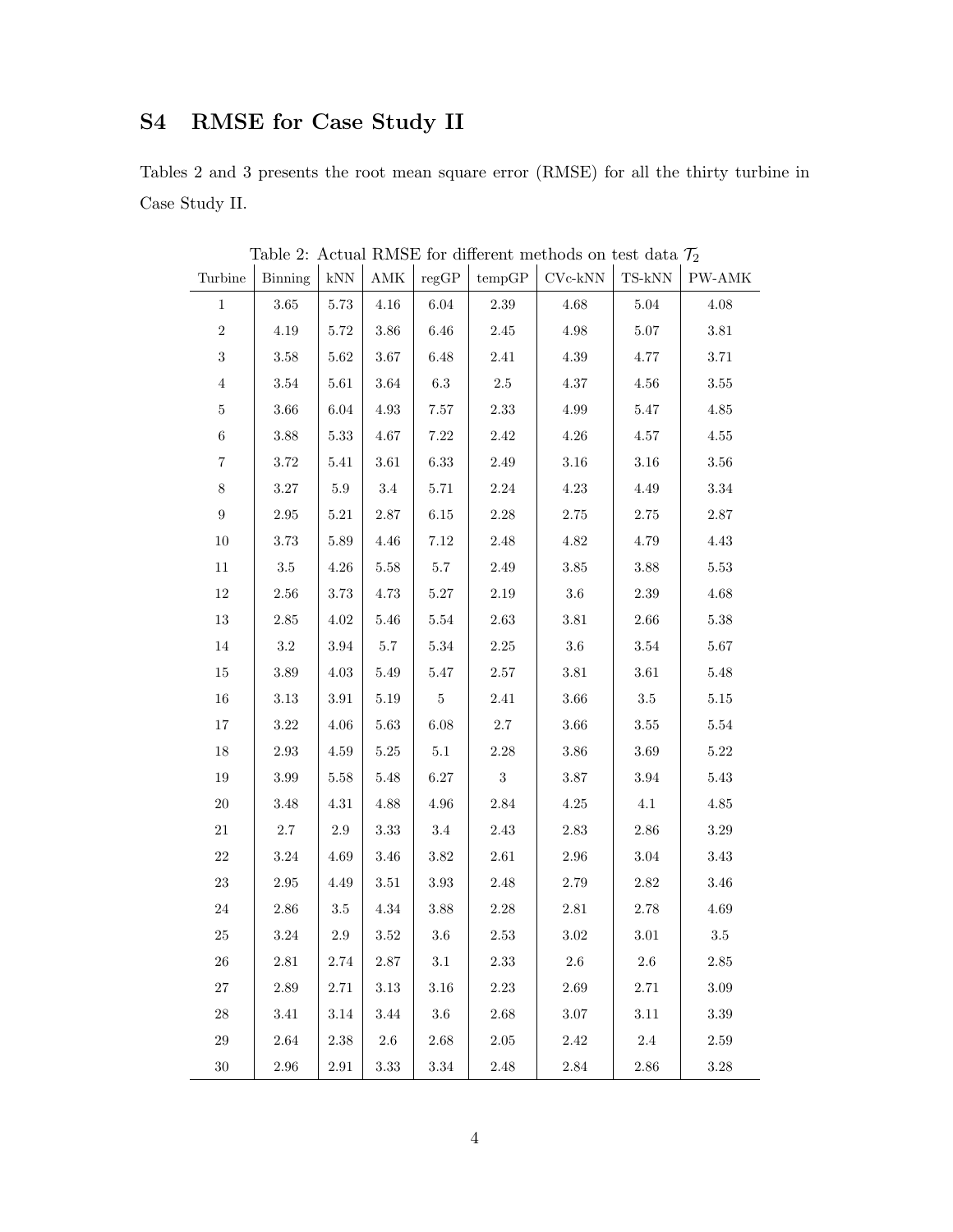| Turbine          | Binning  | $\mathrm{kNN}$ | $\operatorname{AMK}$ | regGP      | tempGP   | $\mathrm{Cyc\text{-}kNN}$ | $_{\mathrm{TS-kNN}}$ | $\mathbf{P}\mathbf{W}\text{-}\mathbf{AMK}$ |
|------------------|----------|----------------|----------------------|------------|----------|---------------------------|----------------------|--------------------------------------------|
| $\mathbf{1}$     | $2.8\,$  | $2.13\,$       | $2.19\,$             | 2.12       | 1.94     | 2.2                       | $2.24\,$             | $2.17\,$                                   |
| $\overline{2}$   | $2.93\,$ | $2.17\,$       | $2.27\,$             | $2.28\,$   | $1.94\,$ | 2.14                      | $2.17\,$             | $2.22\,$                                   |
| $\,3$            | 2.52     | 2.06           | $2.12\,$             | $2.01\,$   | $1.84\,$ | 2.1                       | $2.21\,$             | $2.11\,$                                   |
| $\overline{4}$   | 3.14     | $3.01\,$       | 3.11                 | 2.98       | $2.82\,$ | $3.08\,$                  | $3.16\,$             | $3.1\,$                                    |
| $\bf 5$          | $2.75\,$ | $2.11\,$       | $2.25\,$             | $2.08\,$   | $1.93\,$ | $2.13\,$                  | $2.14\,$             | 2.22                                       |
| $\,6$            | $2.8\,$  | $2.16\,$       | 2.28                 | $2.05\,$   | $1.89\,$ | $2.2\,$                   | $2.3\,$              | $2.25\,$                                   |
| $\,7$            | 2.78     | $2.17\,$       | $2.24\,$             | $2.25\,$   | $1.92\,$ | 2.42                      | 2.43                 | $2.22\,$                                   |
| 8                | $2.28\,$ | 1.87           | $1.93\,$             | $1.79\,$   | $1.68\,$ | 1.89                      | $2.01\,$             | 1.92                                       |
| $\boldsymbol{9}$ | $2.29\,$ | $2.14\,$       | $2.1\,$              | $2.16\,$   | $1.9\,$  | $2.19\,$                  | $2.2\,$              | 2.08                                       |
| 10               | $2.6\,$  | $2.19\,$       | $2.23\,$             | $2.14\,$   | $1.9\,$  | $2.2\,$                   | $2.33\,$             | $2.2\,$                                    |
| $11\,$           | $2.92\,$ | $2.17\,$       | 2.46                 | $2.35\,$   | $2.11\,$ | $2.21\,$                  | $2.21\,$             | $2.44\,$                                   |
| 12               | 2.6      | 2.01           | $2.15\,$             | 2.09       | $1.86\,$ | $2.05\,$                  | 2.51                 | $2.13\,$                                   |
| 13               | 3.31     | 2.42           | 2.56                 | 2.37       | $2.24\,$ | 2.41                      | $3.08\,$             | 2.54                                       |
| $14\,$           | $3.1\,$  | $2.04\,$       | $2.26\,$             | $2.09\,$   | $1.83\,$ | $2.09\,$                  | $2.12\,$             | $2.22\,$                                   |
| $15\,$           | $3.58\,$ | $2.28\,$       | $2.44\,$             | $2.27\,$   | $1.95\,$ | $2.29\,$                  | $2.29\,$             | $2.42\,$                                   |
| $16\,$           | 3.07     | $2.15\,$       | $2.31\,$             | $2.13\,$   | 1.93     | 2.17                      | $2.19\,$             | 2.29                                       |
| 17               | $3.28\,$ | 2.61           | 2.41                 | $2.35\,$   | $1.95\,$ | $2.33\,$                  | $2.32\,$             | $2.39\,$                                   |
| $18\,$           | $3.31\,$ | 2.08           | $2.19\,$             | $2.06\,$   | $1.86\,$ | 2.11                      | $2.15\,$             | $2.18\,$                                   |
| $19\,$           | $3.23\,$ | 2.89           | $2.63\,$             | $2.53\,$   | $2.08\,$ | 2.48                      | $2.47\,$             | $2.6\,$                                    |
| $20\,$           | $2.73\,$ | $2.03\,$       | $2.19\,$             | $2.13\,$   | $1.83\,$ | 2.15                      | $2.16\,$             | $2.17\,$                                   |
| $21\,$           | 4.11     | 2.9            | $3.01\,$             | 2.73       | $2.49\,$ | 2.93                      | $\;\:2.95$           | $3.01\,$                                   |
| $22\,$           | 4.22     | 3.44           | 2.85                 | $2.69\,$   | $2.34\,$ | $2.78\,$                  | 2.79                 | 2.84                                       |
| $23\,$           | $3.77\,$ | $3.48\,$       | $2.77\,$             | $2.63\,$   | $2.12\,$ | $2.62\,$                  | $2.65\,$             | $2.72\,$                                   |
| $24\,$           | $4.21\,$ | $2.72\,$       | $3.13\,$             | $2.44\,$   | $\,2$    | $2.4\,$                   | $2.49\,$             | $3.36\,$                                   |
| $25\,$           | 3.24     | $2.28\,$       | 2.57                 | $2.52\,$   | $2.08\,$ | 2.44                      | 2.44                 | 2.56                                       |
| $26\,$           | $3.63\,$ | $2.54\,$       | $2.46\,$             | $2.43\,$   | $2.06\,$ | $2.48\,$                  | $2.52\,$             | $2.46\,$                                   |
| $27\,$           | 3.59     | 2.34           | 2.53                 | $2.21\,$   | 1.95     | $2.44\,$                  | $2.47\,$             | $2.5\,$                                    |
| $28\,$           | 4.41     | $\overline{3}$ | $3.15\,$             | $\;\:2.94$ | $2.66\,$ | $3.08\,$                  | $3.11\,$             | $3.11\,$                                   |
| $29\,$           | $3.54\,$ | $2.31\,$       | $2.32\,$             | $2.1\,$    | $1.87\,$ | $2.33\,$                  | $2.36\,$             | $2.32\,$                                   |
| $30\,$           | $3.9\,$  | 2.64           | $2.81\,$             | $2.53\,$   | 2.25     | 2.67                      | $2.69\,$             | 2.78                                       |

Table 3: Actual RMSE for different methods on test data  $\mathcal{T}_3$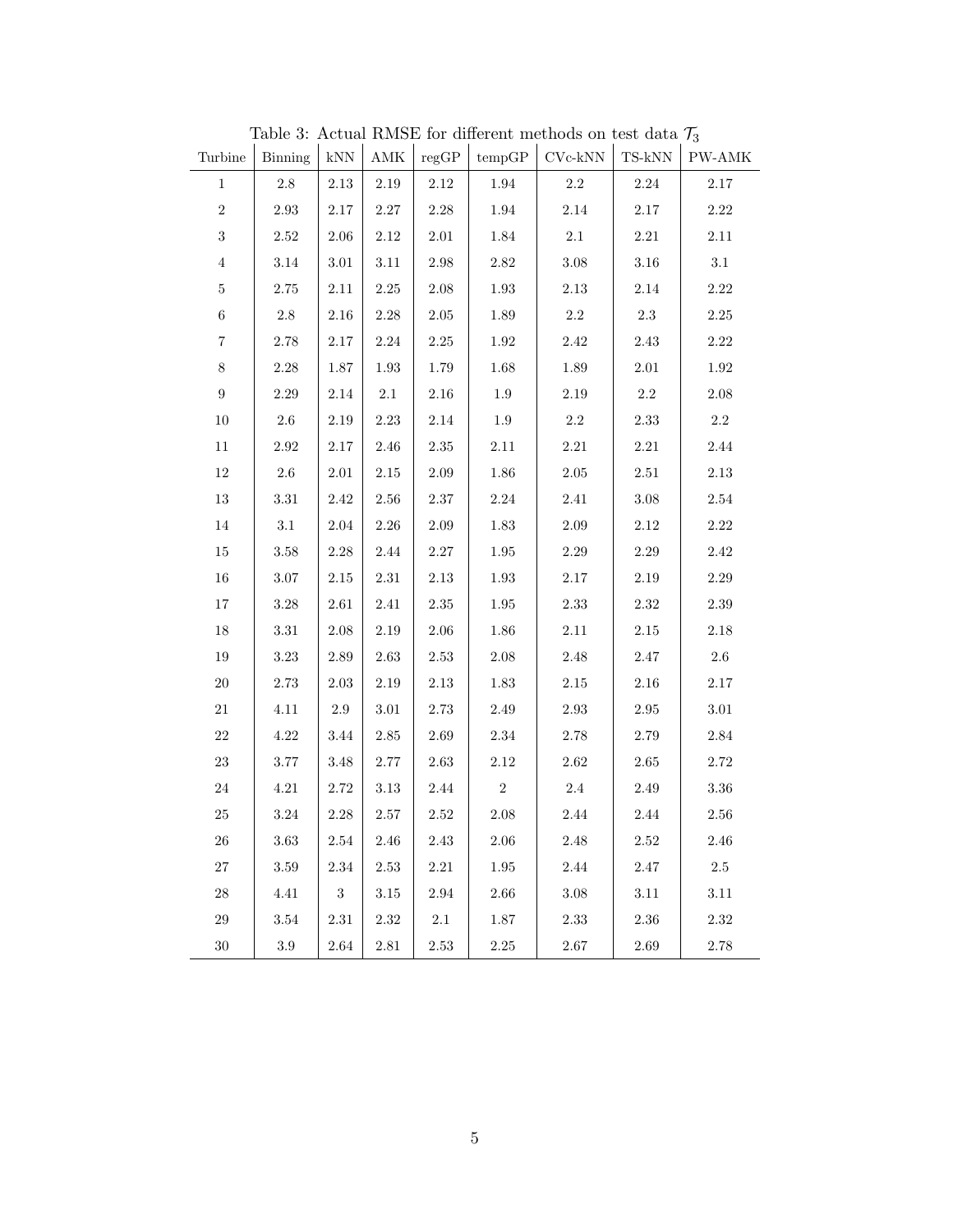## S5 Prediction intervals

In order to gauge the uncertainty in the predictions, we plot the prediction intervals for our proposed method along with the actual observations. In order to make the plots legible, we sample 100 test points at random from the test set  $\mathcal{T}_2$ . The test points are vectors with six components (two for wind direction), but for plotting purpose, we use only wind speed input as the 'x'-axis.

Figures 3 shows the 95% prediction interval for y along with the actual observations for Turbine 1, 11, 21, and 30 from Case Study II. Clearly, the proposed method provides reasonable inference in terms of uncertainty quantification. Other turbine datasets show similar pattern.



Figure 3: Prediction intervals for some of the test observations for: Turbine 1 (top left), Turbine 11 (top right), Turbine 21 (bottom left), Turbine 30 (bottom right).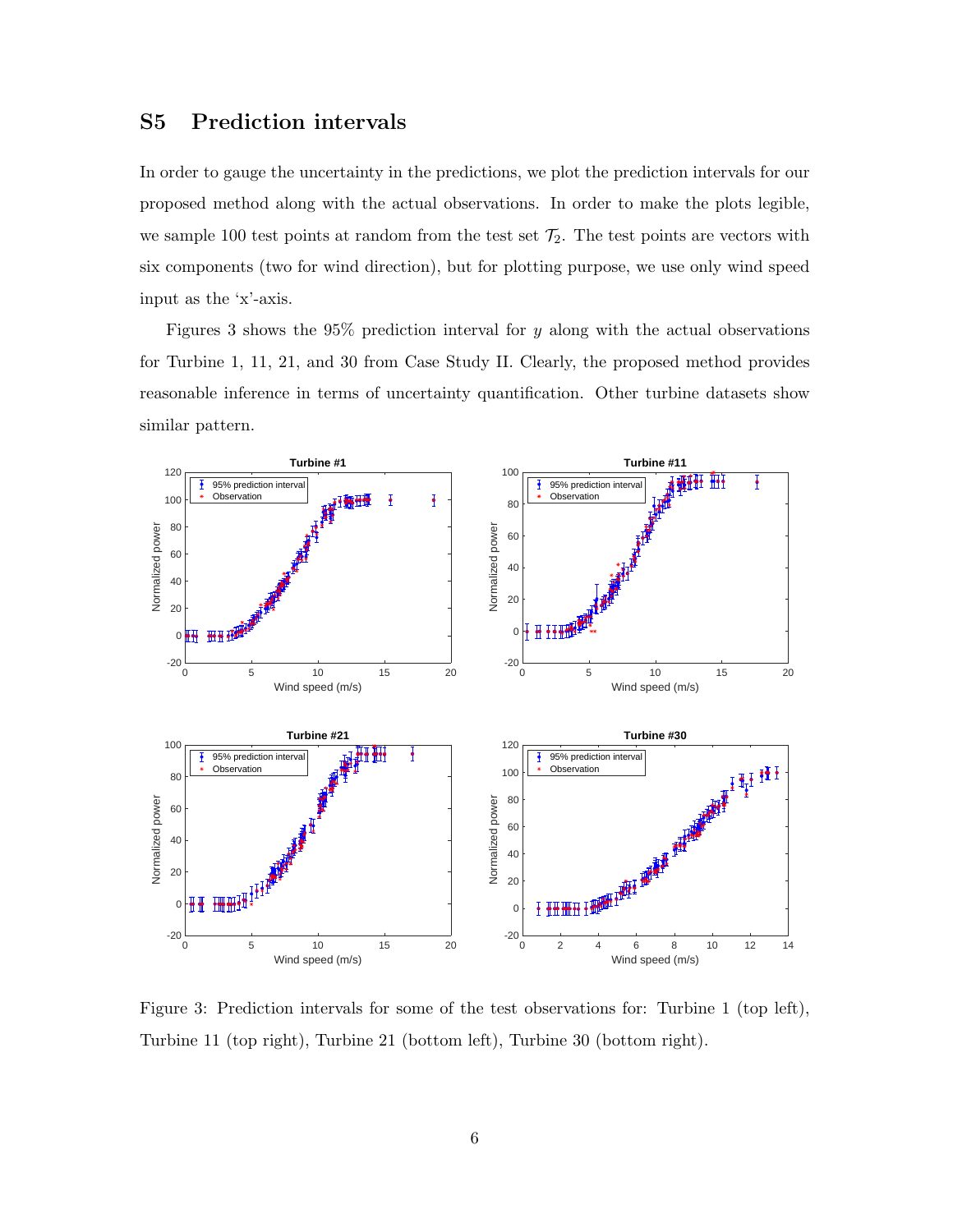#### S6 Experiments on a simulated function

In order to validate our model's efficacy, we apply our model to a simulated function. We consider a univariate function,  $f(x) = x^2$ . We start by sampling input points such that they are serially autocorrelated. To this end, we sequentially sample 100 linearly spaced points from the support  $[0, 10]$  and add noise to the samples. The PACF plot for x for one of the simulations is presented in Figure 4. Clearly, the PACF shows a similar pattern as shown in the inputs of the real wind turbine datasets (see Figure 2).



Figure 4: PACF plot for the simulated input,  $x$ , for one of the simulation runs.

Next, we sample serially autocorrelated errors from a zero mean Gaussian process (GP) with a Matérn covariance function with variance parameter  $\sigma_g = 10$  and smoothness parameter  $\nu = 1.5$ . We vary the lengthscale parameter  $\phi$  from 0.5 to 5 with an increment of 0.5 to get different strengths of autocorrelation in the errors. For each value of  $\phi$ , we simulate 100 training datasets with different random samples of input  $x$ , the autocorrelated error part  $g(t)$ , and the i.i.d. error part  $\epsilon$ . We plot the dataset, that is,  $(x, y)$  pair for one of the simulation runs in Figure 5. We fit a function on the simulated dataset using our proposed method (tempGP) and a regular version of GP (regGP) as described in the paper. Figure 6 shows the fit of tempGP and regGP on Figure 5's dataset. The tempGP method provides a fit that is much closer to the true function as compared to regGP.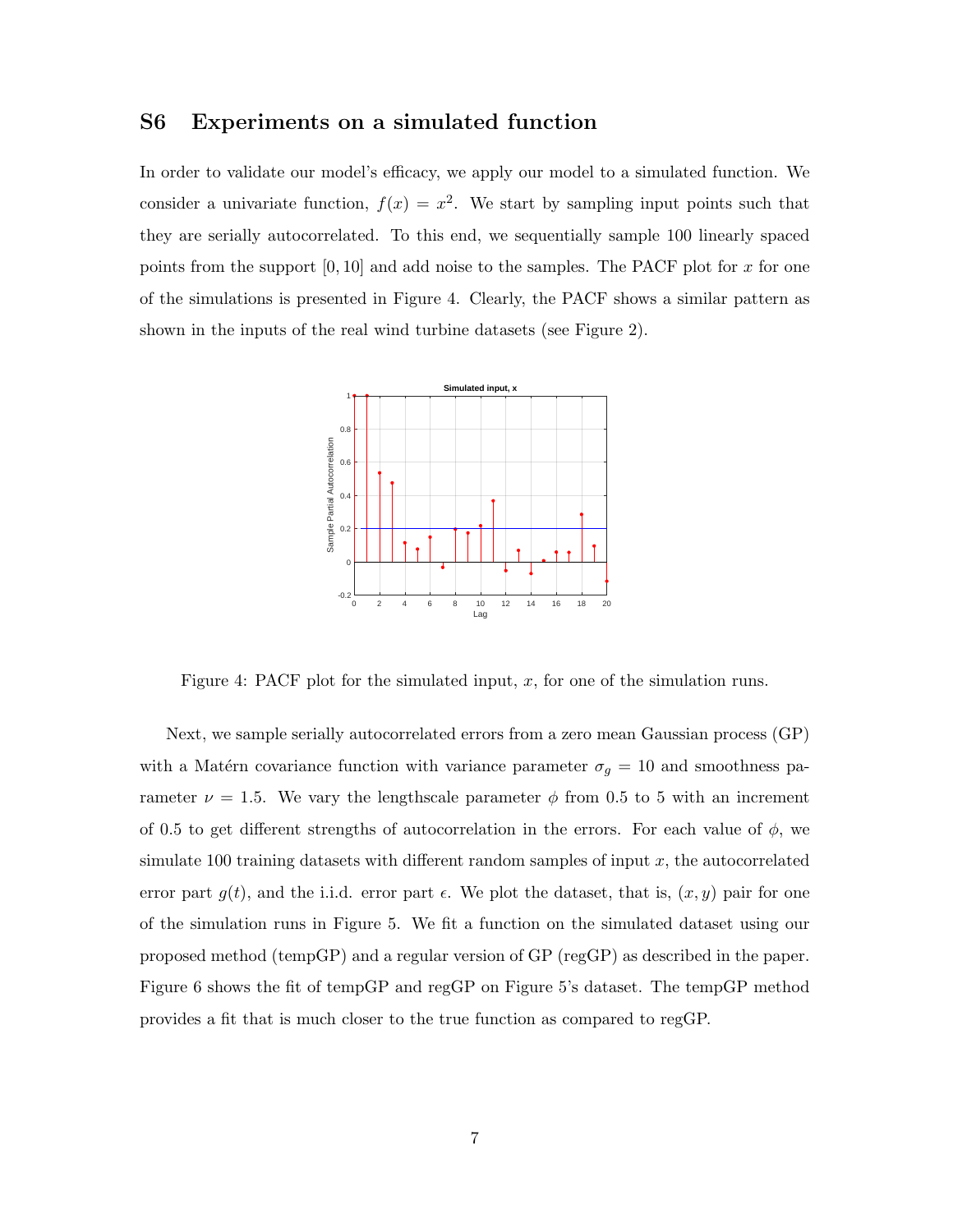

Figure 5: Simulated dataset for one of the simulation runs with lengthscale parameter  $\phi = 2.5.$ 



Figure 6: Fit of tempGP and regGP on the simulated dataset shown in Figure 5.

For each of the runs, we also simulate another set of dataset with different inputs and errors, to serve as testset. Using this testset, we then compare the root mean square error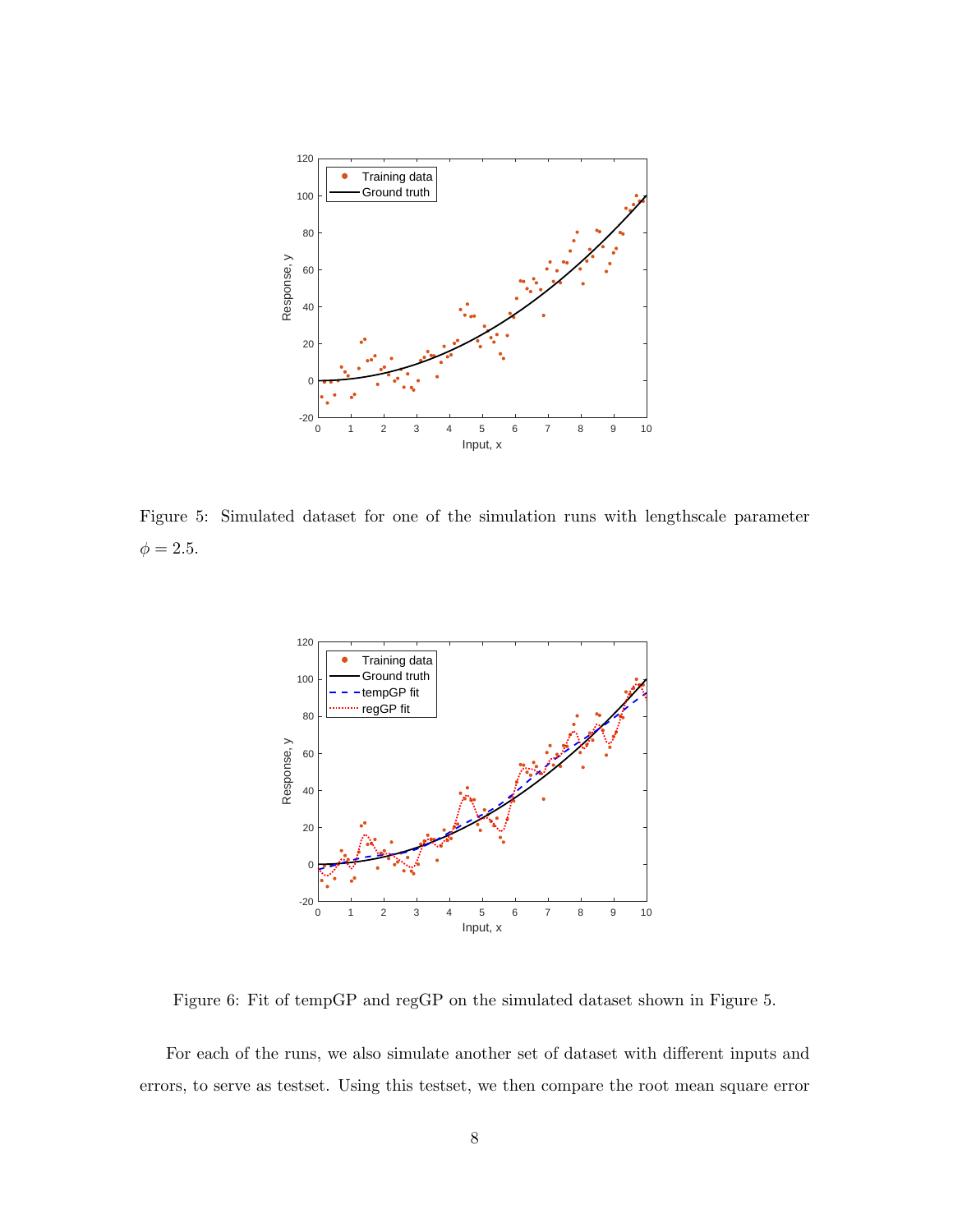| $\phi$         | Average $\%$ improvement | Minimum $\%$ improvement | Maximum $\%$ improvement | Fraction of positive improvement |
|----------------|--------------------------|--------------------------|--------------------------|----------------------------------|
| 0.5            | $\overline{0}$           | $-1.67$                  | 6.08                     | 0.34                             |
| 1              | 3.04                     | $-1.87$                  | 28.42                    | 0.61                             |
| 1.5            | 10.23                    | $-1.11$                  | 40.58                    | 0.82                             |
| $\overline{2}$ | 14.29                    | $-1.71$                  | 58.45                    | 0.94                             |
| 2.5            | 14.91                    | $-9.71$                  | 48.56                    | 0.96                             |
| 3              | 13.34                    | $-6.62$                  | 45.52                    | 0.93                             |
| 3.5            | 12.45                    | $-4.05$                  | 42.72                    | 0.96                             |
| $\overline{4}$ | 12.47                    | $-6.06$                  | 44.34                    | 0.95                             |
| 4.5            | 9.11                     | $-2.44$                  | 41.06                    | 0.94                             |
| 5              | 8.63                     | $-3.86$                  | 29.45                    | 0.92                             |

Table 4: The results of applying tempGP and regGP on the simulated datasets with different strengths of autocorrelation

(RMSE) of tempGP and regGP. We summarize the results of all the simulation runs in Table 4. The first column of the table is the lengthscale parameter  $\phi$ , which denotes the strength of the autocorrelation in the errors. The second, third and fourth columns are the average, minimum, and maximum percentage improvement for tempGP over regGP, respectively. The last column is the fraction of runs (out of 100) for which tempGP does better than regGP. We can see from the table that the average improvement increases as the strength of autocorrelation increases upto a certain value ( $\phi = 2.5$  in this case) and then starts decreasing. This is attributed to the fact that for a very small value of autocorrelation, the data is as good as independent. Thus, tempGP does not provide any significant improvement over regGP. As the strength of autocorrelation increases, the advantage of tempGP becomes more pronounced. After a certain value of  $\phi$ , the autocorrelation gradually moves from short-range dependence to long-range dependence (Opsomer et al., 2001), where the autocorrelation cannot be effectively removed even after thinning the dataset. Thus, tempGP's performance gain starts to gradually go down. In other words, tempGP is more suited to handle the short-range dependence, which is the case for our intended application.

In order to view the distribution of the improvement, we also plot the histogram of percentage improvement the simulation runs with a few values of  $\phi$  in Figure 7.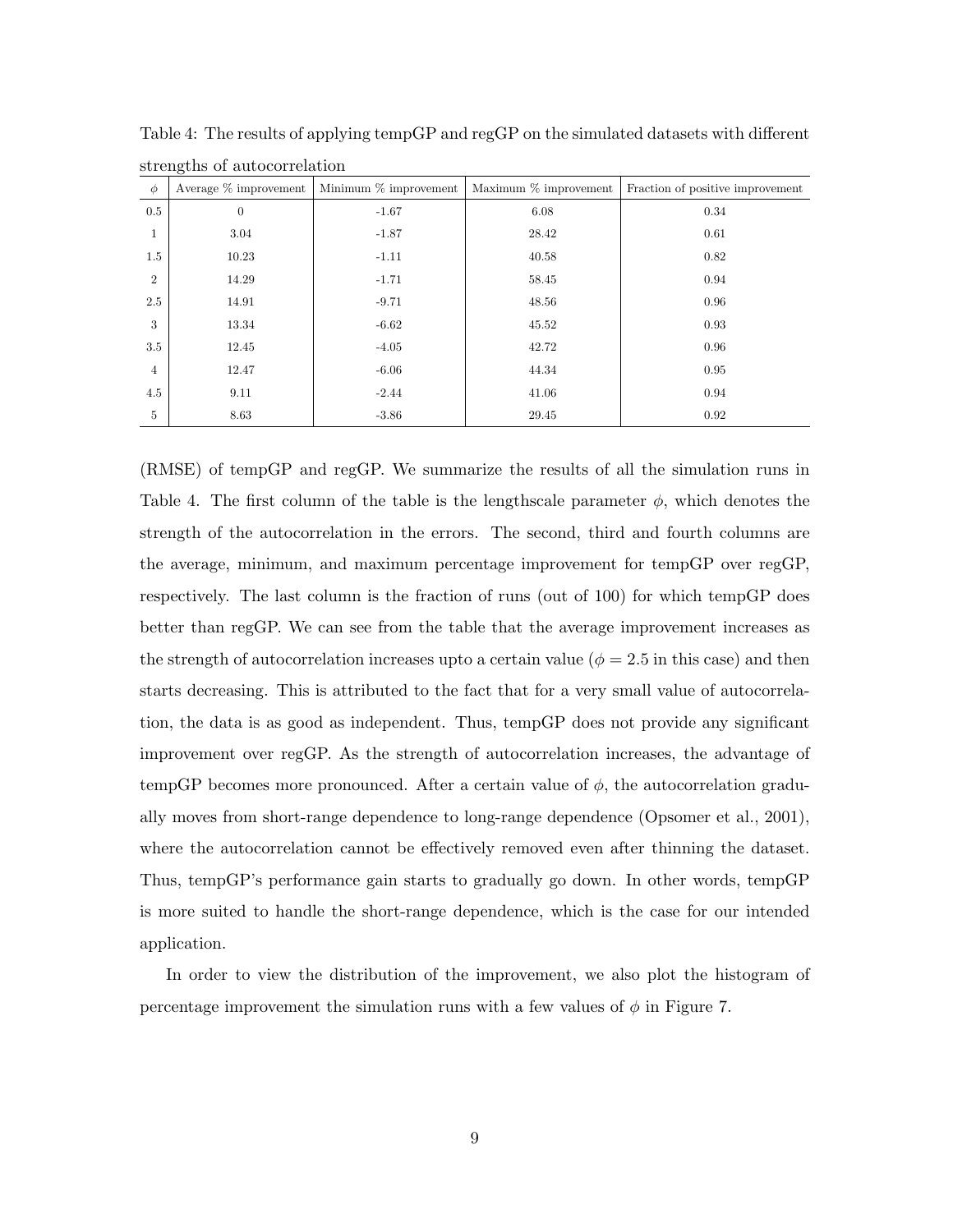

Figure 7: Histogram of percentage improvement for tempGP over regGP for different strengths of autocorrelation.